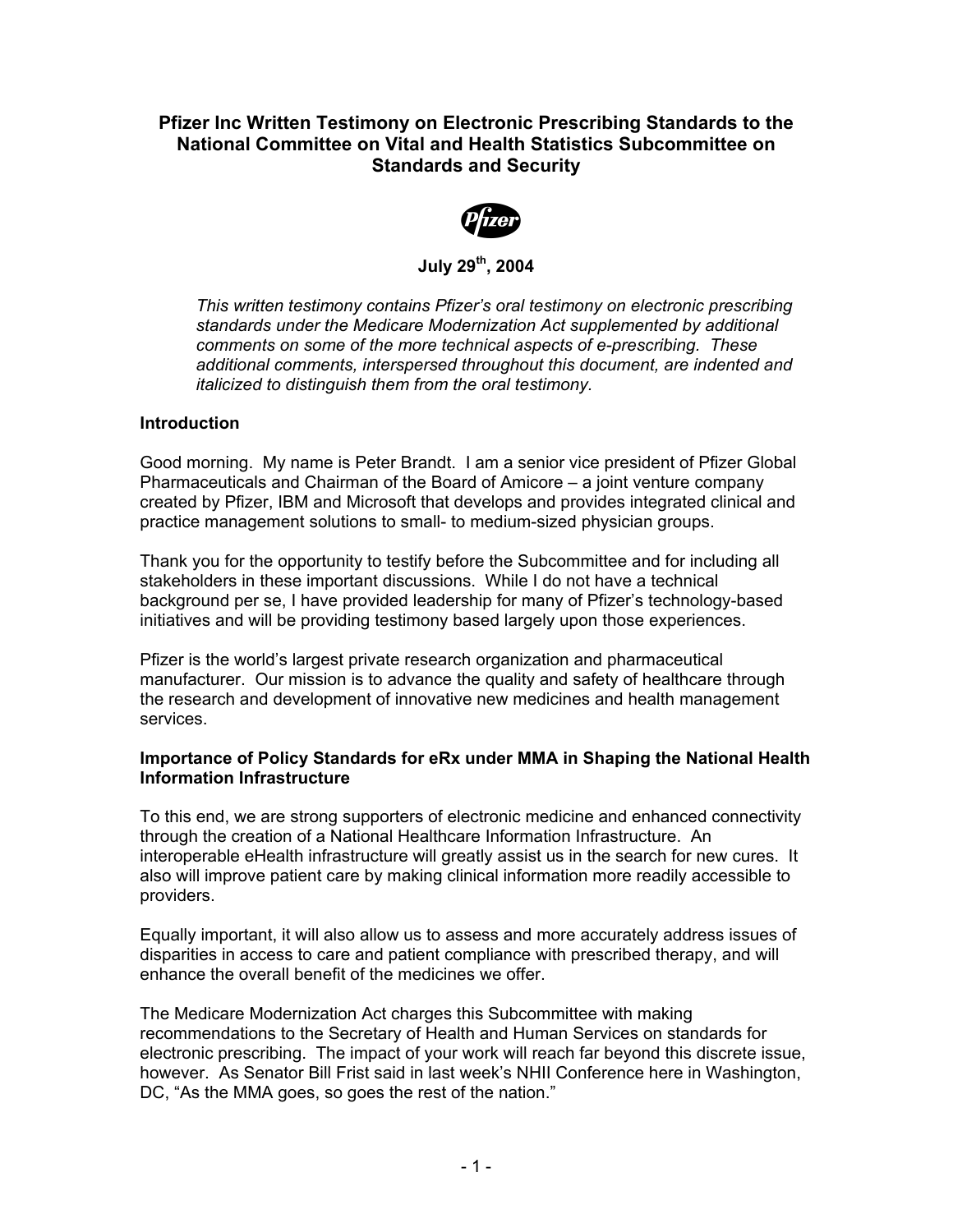In other words, as the e-prescribing standards for Medicare are put into place, all future efforts will have to be compatible with both the policies and technologies that result from your work. You are, in fact, laying the foundation for America's healthcare IT infrastructure. Many who have already testified – including physicians, technology vendors and standards organizations – have echoed this sentiment.

E-prescribing systems that are well implemented promise many benefits; if however, eprescribing is implemented inappropriately, it could have profound adverse consequences. Given that we are dealing with the health and lives of patients, we should seek the foresight to head off these potential deleterious impacts before they occur.

To this end, I think it is useful in framing this important discussion to distinguish between the *technology* standards that will make an electronic prescribing program possible and the *policy* standards that will establish the ground rules for its use. *Both* sets of standards are essential components of a functional and sustainable e-prescribing infrastructure.

The Subcommittee has already heard a great deal of testimony on technical standards, but significantly less on the equally critical policy standards. The written testimony we have already submitted focuses mainly on technical issues. In my remarks today, I want to give attention to policy standards for electronic prescribing under Medicare.

We understand that any conversation on policy standards can be clouded by the specific, short-term needs and interests of the moment. A sustainable policy platform, however, *must* rise above these short-term concerns if it is to stand the test of time.

This is one of the reasons we funded the RAND e-prescribing quality standards study presented to this Subcommittee by Dr. Bell in May – to better inform the discussion on policy standards so that they would focus on clinical outcomes and patient safety as emphasized in the study's findings.

### **Pfizer's Core Principles on eHealth**

The knowledge gleaned from the RAND study and other research has helped Pfizer develop a series of core principles on eHealth. These principles are consistent with most of the testimony you have heard.

We use these core principles as something of a litmus test to evaluate any proposal on the subject – including our own business strategies – to make sure they align with our mission of improving the quality and efficiency of healthcare for patients in the U.S. and around the world.

At the heart of these core principles are three basic tenets:

- Put the patient first;
- Support the clinical judgment of professionals without controlling them; and
- Ensure the integrity of the information used in clinical decision-making.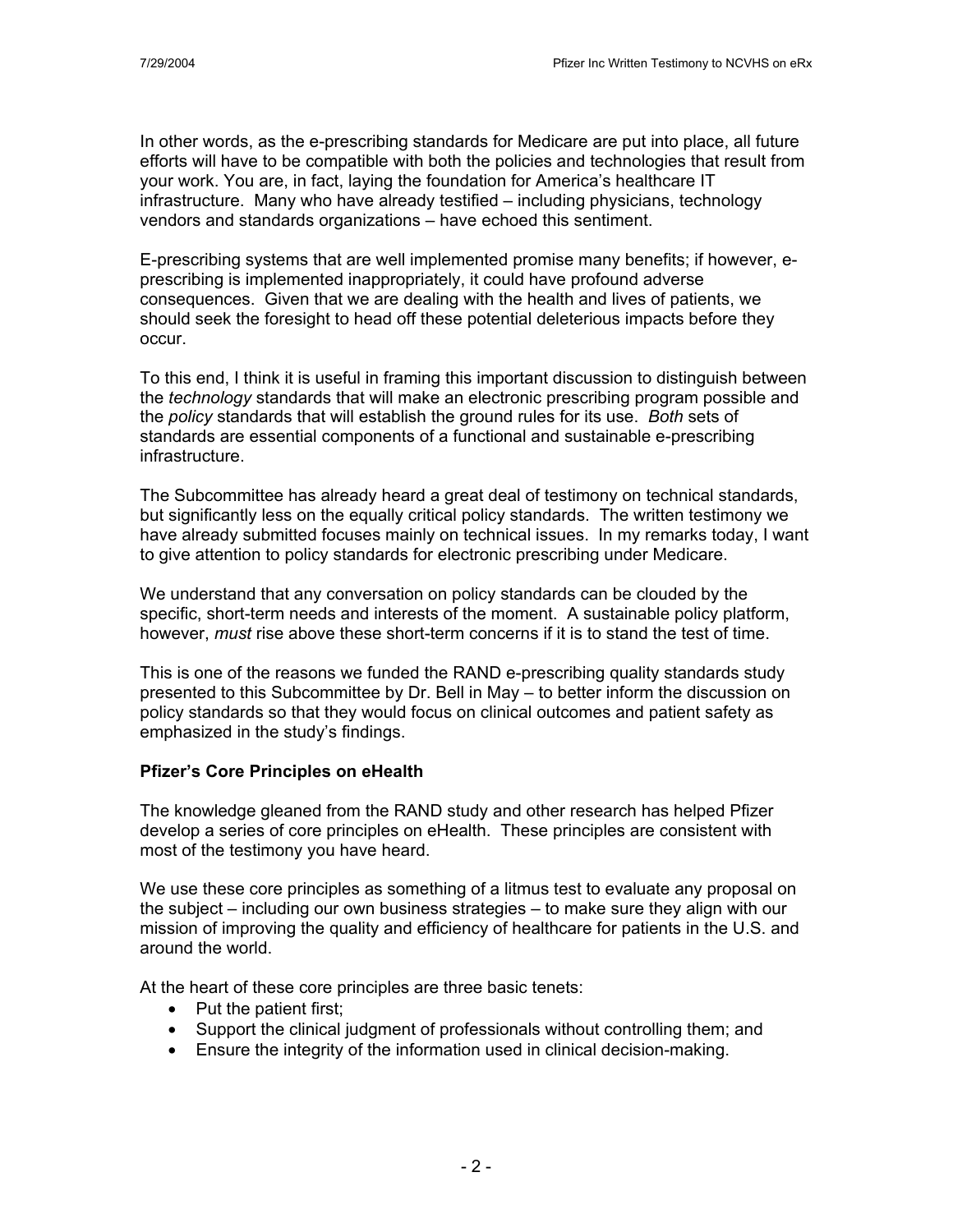# **Protecting the Physician-Patient Relationship in Electronic Prescribing**

"Putting the patient first" in electronic prescribing means that standards should be created to ensure patient access to appropriate care under the guidance of a skilled professional who is free to interpret and apply clinical evidence to an individual patient's situation.

Appropriately designed, e-prescribing tools can strengthen the vital relationship between a patient and doctor by reducing the time required for administrative work and information management; properly integrated, the information available to them will be far richer than it is today.

Alternatively, information technology can compromise – even irreparably harm – the quality of the physician-patient relationship. The greatest threat is that third parties may use e-prescribing to infiltrate and inappropriately influence the clinical decision-making process at the critical point-of-care. These intrusions, driven by financial interests, represent inappropriate influence and rarely have the patient's best interests at heart.

Indeed, the drafters of the Medicare law recognized this risk. I quote: "The conferees intend for electronic prescribing to serve as a vehicle to reduce medical errors and improve efficiencies in the health care system, *but not for it to be used as a marketing platform or other mechanism to unduly influence the clinical decisions of physicians.*" 1 This language applies to pharmaceutical manufacturers, pharmacy benefit managers, retail pharmacies, technology companies, and payers. We believe this intent should be honored by this Committee and by CMS as they develop standards for this program.

Instead, we believe that these tools must be designed with our *second* core principle in mind, that is, to provide decision *support* rather than decision *control*. What we mean is that the movement toward electronic prescribing should be about *supporting* the patientphysician relationship and shared decision-making, rather than exercising control over their relationship and decisions.

In May, the Subcommittee heard testimony that suggested there was no longer any reason to be concerned about external stakeholders interfering with the decisions of prescribers – that this was a relic of the excesses of the dot-com era. I can assure you that this "relic" is alive and kicking. Within the last year, companies offering financial incentives to help us influence the physician prescriber have approached both Pfizer and Amicore.

In other words: these companies were proposing an electronic method to help us step into the middle of the patient-physician prescribing moment. Our refusal to follow through on their offer stems from our fundamental belief that no third-party entity should unduly influence decision-making at the point-of-prescribing. In fact, no third party could *possibly* understand or account for all the factors that inform the decision for that particular patient.

 $\overline{a}$ 

 $<sup>1</sup>$  H.R. Conf. Rep. No 108-391, at 456 (2003).</sup>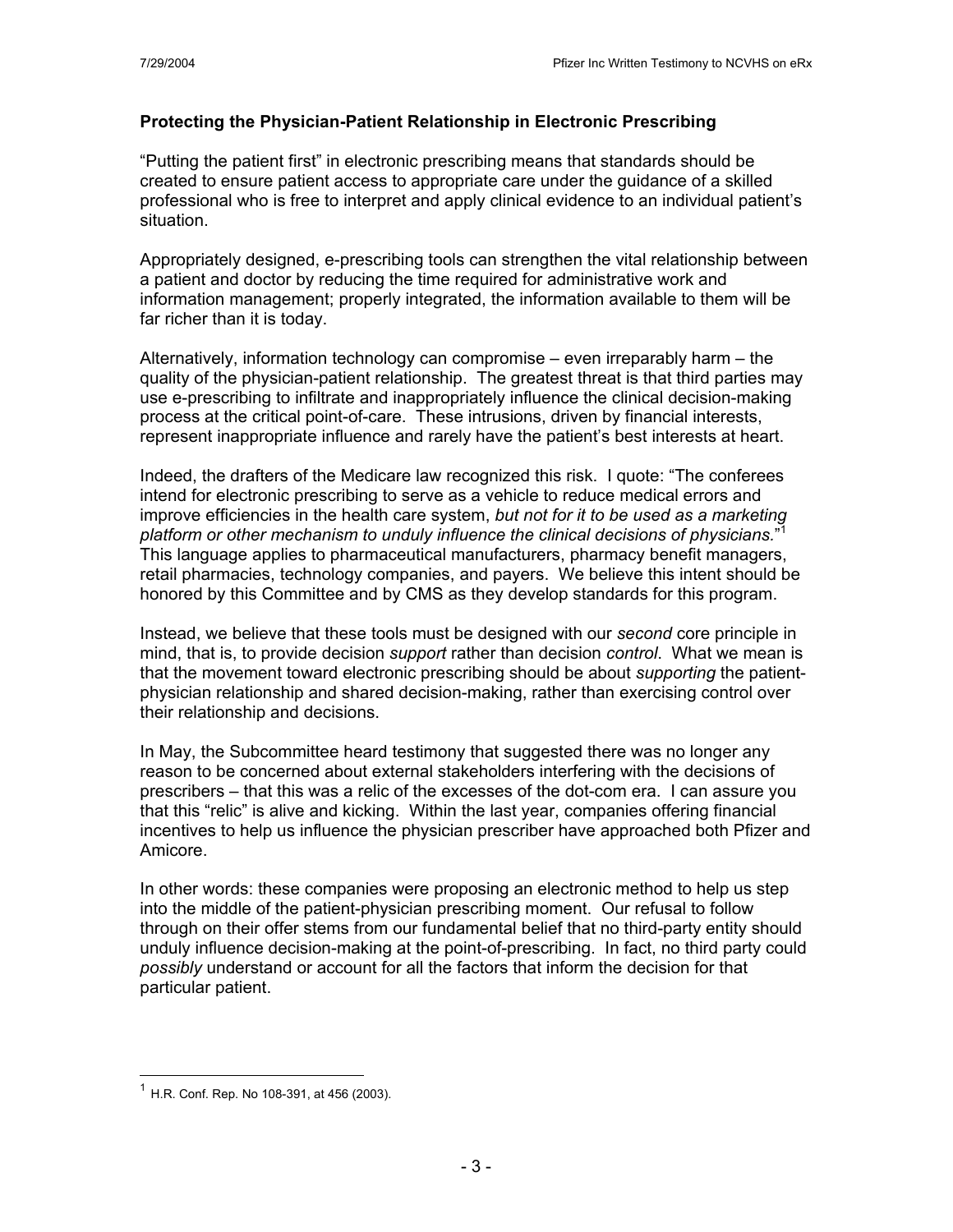For example, a doctor may be trying to prescribe an extended release form of a drug for a patient with a cognitive disorder to simplify treatment and improve compliance. A message could pop up:

*The four-times-a-day dosing is preferred. Do you want to change?*

No.

*Are you sure?*

Yes.

*The QID dose form is 15% cheaper…*

…thereby, frustrating the physician by adding unnecessary steps to complete the prescription.

Or it could be as subtle as changing the order of the medication list so that the drug preferred by the third party remains at the top of the list, or on the first screen – not because it has a clinical advantages over other drugs in the class or even because it costs less, but rather because its maker provides the biggest manufacturer rebate. We have seen a number of instances of this type of profit-based interface bias and believe it has no place in medicine.

At Pfizer we believe strongly in informing consumers and physicians about the benefits of our medications. We actively provide medical education about our product consistent their FDA-approved uses. But we do not believe that Pfizer or anyone else should be influencing or coercing the doctor as the pen hits the prescription pad – or as the stylus clicks the screen. That simply does not put the patient first.

*We therefore ask the committee to recommend standards for ensuring that a zone of autonomy surrounds the physician-patient relationship and protects that relationship from commercial messaging, defined as any influence from any third party – be it a payer, PBM, pharmacy, technology company or manufacturer – and that this zone of autonomy be protected by carefully crafted policy standards and related technical standards to ensure that this protection is not eroded over time.* 

In making this request, it is important that I differentiate between the passive, neutral presentation of the formulary and other types of commercial messaging. Accurate formulary information helps inform the prescribing decision. The formulary should not, however, be used as a tool for decision control, but rather as decision support.

### **Information Integrity in Electronic Prescribing**

Turning to another equally important policy standard, I will now discuss the importance of ensuring the integrity of clinical information used in decision-making. Electronic prescribing can connect physicians to contextually sensitive information about drug therapies – and about their patients – to allow them to make an informed clinical decision.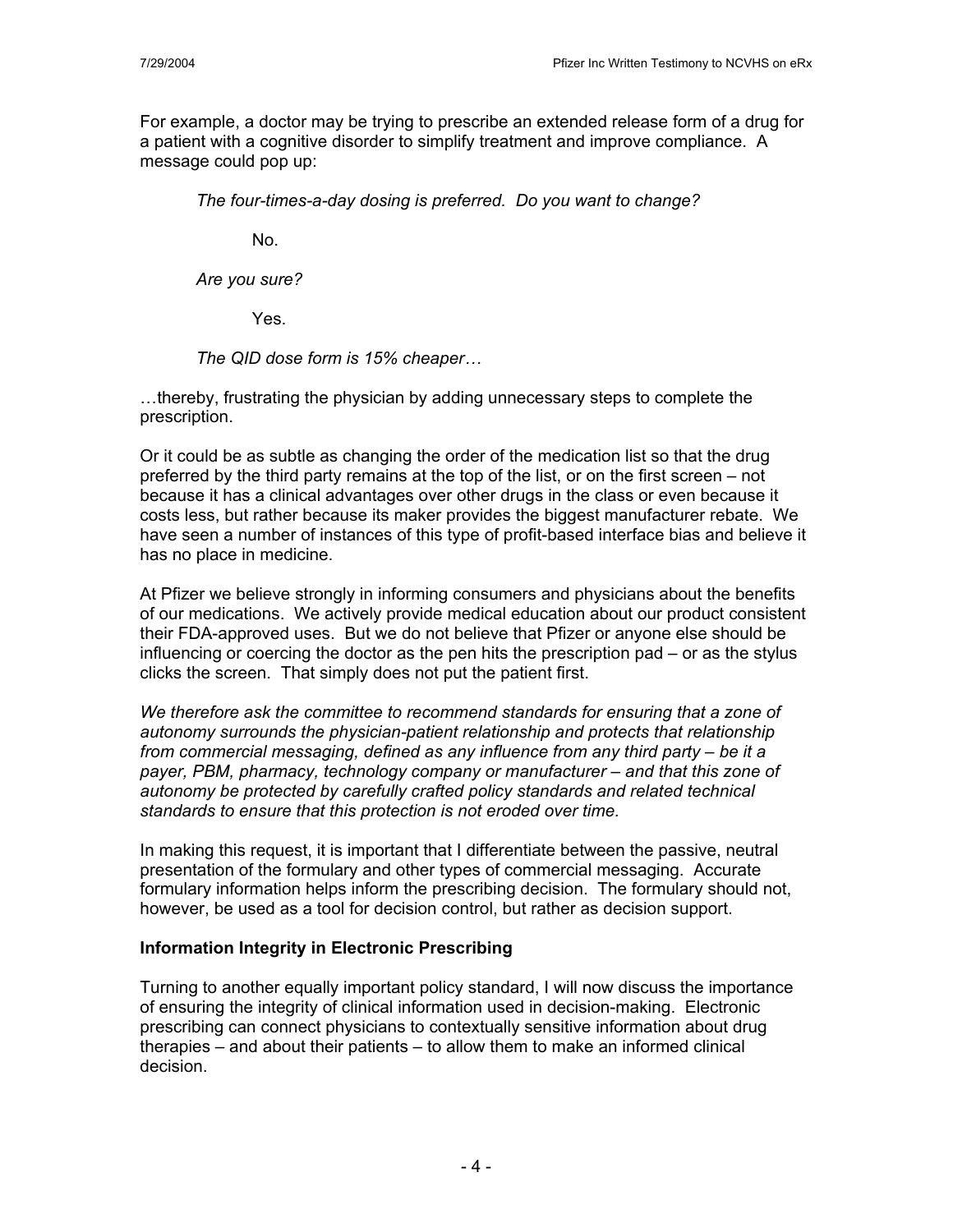We believe that third-party information relevant to the decision-making process should be made available at the point of care. However, there currently is no mechanism to ensure that the information presented to aid decision-making is factually correct, reasonably applicable, properly sourced, or subject to consistent and rigorous standards of accountability or balance.

Indeed, the Congress recognized the need for accurate, balanced formulary information when the conferees expressed their intention that physicians have ready access to, and I quote, "neutral and unbiased information presented on the full range of covered outpatient drugs available."<sup>2</sup>

An appropriately designed e-prescribing tool can present the source of information, but it will take a policy standard – again hopefully reflected in some way within the technical standard – to enforce the use of this capability.

Hence, consistent with our third core principle of maintaining information integrity, *we ask that a policy standard be created to assure that the information presented within the e-prescribing environment is properly sourced and that the parties who put forth information are subject to the same rigorous standards of accountability and balance as required by the FDA for pharmaceutical manufacturers.* 

*Pfizer's position with regard to information integrity within e-prescribing is analogous to the position that the FDA took in 1998 when it proposed to regulate PBMs. In the 1990s, several pharmaceutical companies acquired or entered into agreements with healthcare organizations and PBMs in which the PBMs would promote their products, including the dissemination of promotional labeling and advertising. The agreements between the PBMs and pharmaceutical sponsors often provided product-specific incentives for the PBM to influence prescribing decisions.* 

*In some cases, patients on chronic drug therapy were switched from one product to another as a result of these incentives. In an effort to affect the market share of specific products, a PBM could enforce restrictions on prescribing decisions or disseminate promotional materials designed to influence prescribing decisions toward particular products and away from their competitors. In fact, the U.S. General Accounting Office found that the objectives of the mergers between pharmaceutical sponsors and PBMs was the belief that the PBMs' market power would help maintain the manufacturers' profits at a time when their drugs faced increased competition.* 

*While the FDA had the ability to regulate the promotional activity of pharmaceutical companies, it didn't normally regulate materials disseminated by individuals or entities not affiliated with a pharmaceutical company, such as a healthcare organization or PBM. The FDA felt that the pharmaceutical companies shouldn't be able to avoid regulation by changing the form through which their communications are accomplished. Thus, the FDA wanted to regulate the promotional activities for many of the same reasons that Pfizer is advocating for e-prescribing standards. The FDA was concerned about promotional activities that may create a public health risk.* 

 $\overline{a}$ 

 $^{2}$  H.R. Conf. Rep. No 108-391, at 455 (2003).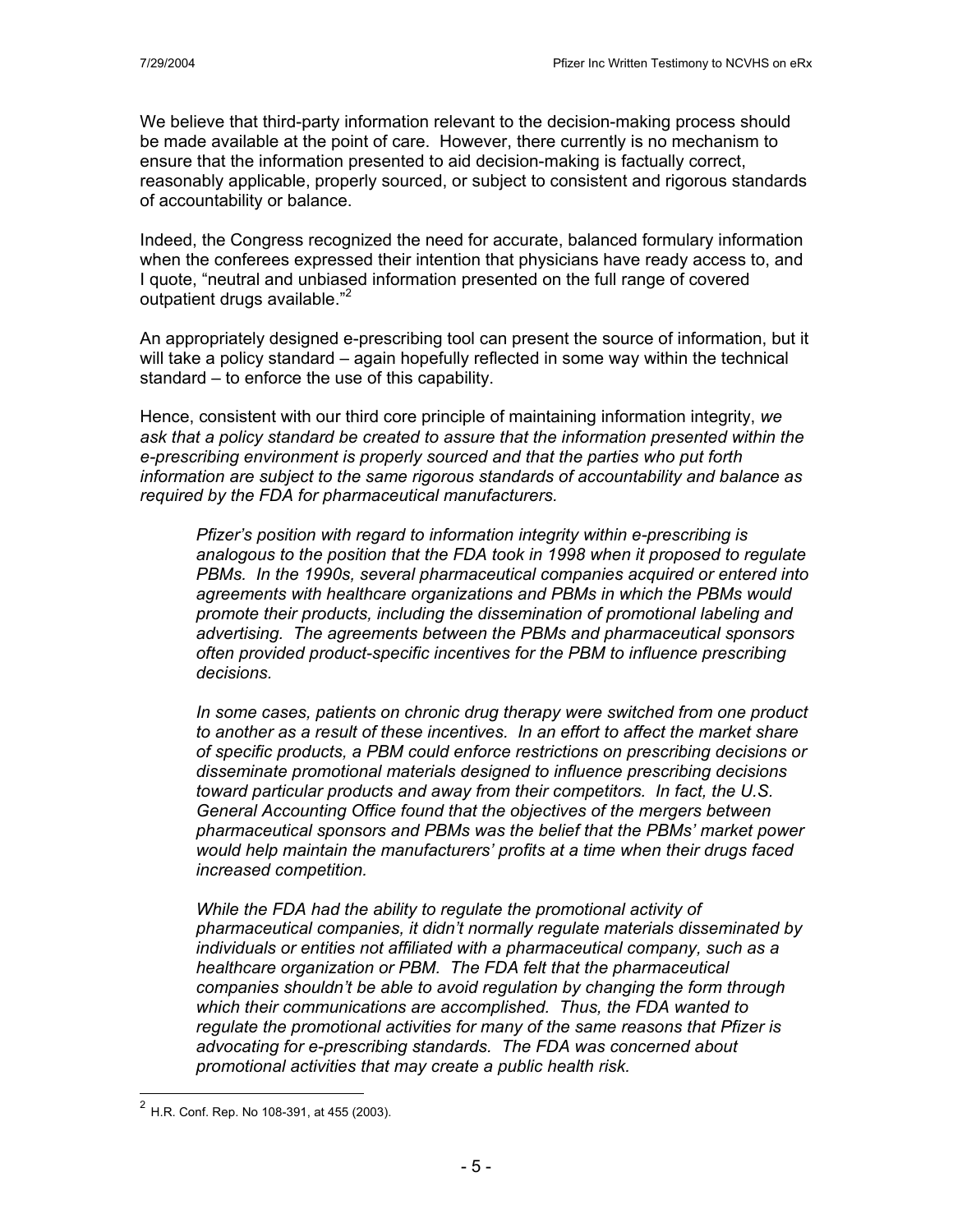*The FDA was likewise concerned that promotional materials disseminated to healthcare providers and patients would result in inappropriate medical decisions if the information were false, misleading, or promoted an unapproved use. Thus, the FDA, like Pfizer, was concerned that, without proper regulation, the quality of information presented to physicians would suffer.* 

*The FDA, like Pfizer, also wanted to ensure the sanctity of the patient/physician relationship – that the doctor and patient together were making prescribing decisions and not a third-party with a financial stake in the decision. Finally, the FDA, similar to Pfizer, wanted to maintain a level playing field for all medical product sponsors.* 

### **Capturing Differentiating Features of Medicines in Electronic Prescribing**

I would like to make another important point about "putting the patient first" and how the rights and needs of the *individual* patient seeking care should drive the design of standards for eHealth.

Within the electronic prescribing environment, there are tremendous opportunities to provide individualized medicine that delivers a patient's medical history and medication history to the point of care. But that same tool can also be used to create a barrier to appropriate care.

How so? If the e-prescribing tool does not account for a patient's *individual* clinical needs, life circumstances, and personal values – if it simply enforces the application of a population mean or generalities about populations – it removes from the physician's clinical decisions the very factors that allow patients to receive care appropriate to their unique needs.

It reduces the physician to dispensing one-size-fits-all solutions.

Let's take the area of *differentiating features* as an example – where something that seems relatively straightforward may in actuality create significant problems if it is not designed to account for the uniqueness of individual patients. An e-prescribing tool needs to contain more information about each medication than its chemical composition, dose, and the forms in which it is available.

Physicians also need to be able to know things like the availability of compliance packaging, flavorings, the absence of gluten or animal products, and so forth. Our experience in providing information to patients and clinicians about our products and the science behind them tells us that these issues are anything but minor. In fact, no single feature is insignificant when you're talking about individuals.

Why? Well, consider the simple matter of gluten content. As many as one in three hundred people cannot tolerate having any gluten in their diets. A physician who prescribes a medicine containing gluten for some other condition could harm his patient.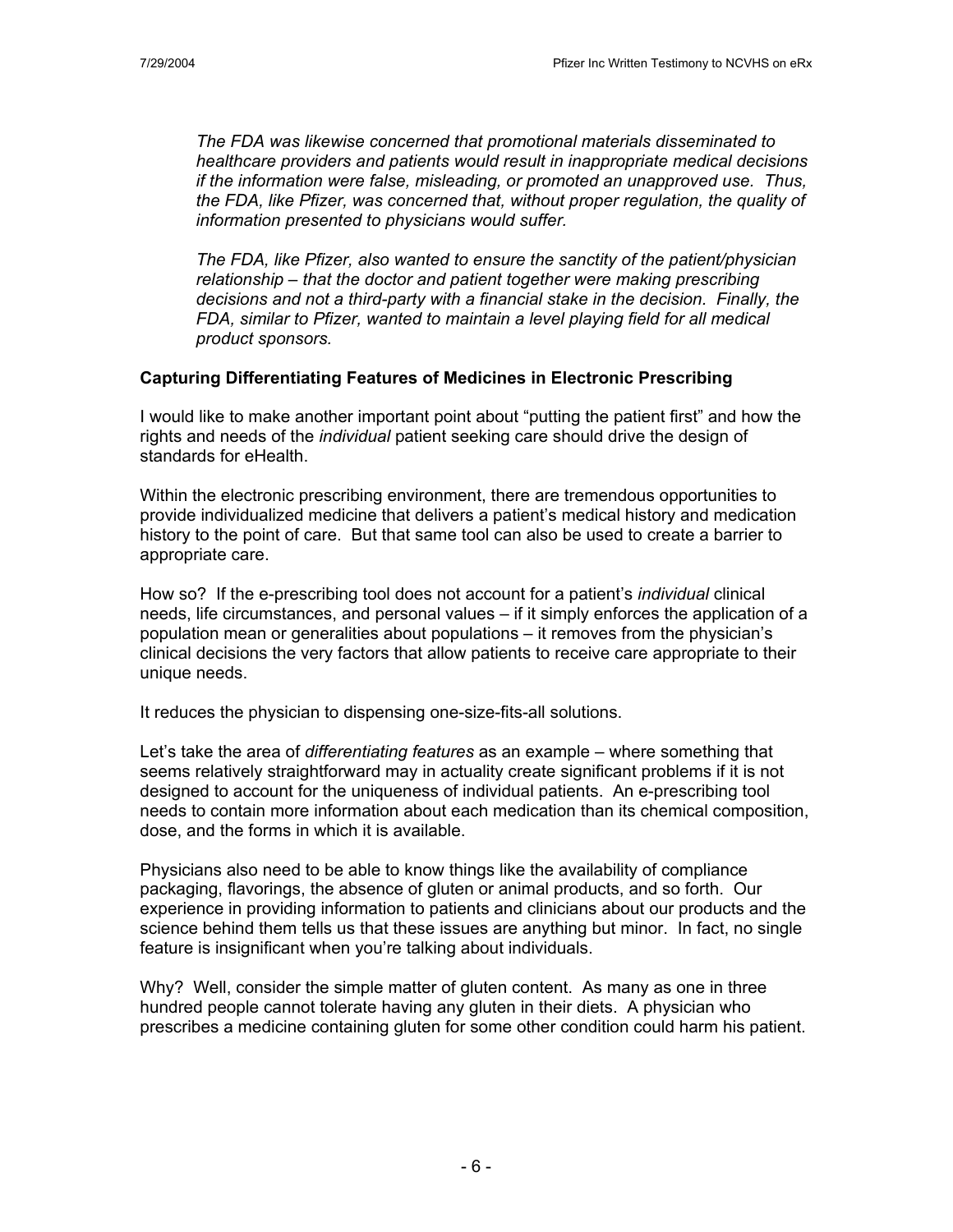A similar concern can arise around medicines containing ingredients derived from animals or humans because of a patient's personal or religious convictions. When such an issue is discovered *after* the patient gets home with her prescription, it can result in the most expensive kind of healthcare there is: the treatment that is paid for but not used.

Importantly, adding differentiating features to the e-prescribing process will allow prescribers and patients to clearly articulate their needs at the point of care and find appropriate products that will fill these needs.Currently, there are no standards in place for cataloguing and communicating these differentiating features.

As we explain in more detail in our written testimony, one solution may be to adapt the FDA's Structured Product Labeling initiative for this purpose as the source of the content for these features and then modifying relevant portions of NCPDP SCRIPT and HL7 to transmit this information. *We therefore ask the Subcommittee to put patients first by recommending the development of these standards for accommodating the differentiating features of medicines.* 

*The capture of differentiating features is particularly important within the context of e-prescribing because of the changes in e-prescribing workflow relative to the paper-based process. With a paper prescription, the patient typically presents the prescription to the pharmacy and can articulate special needs to the pharmacist – such as the need for a gluten-free prescription – before their prescription is filled and dispensed. With electronic prescribing, the prescription is sent directly to the pharmacy and is often filled before the patient arrives. The patient doesn't have an opportunity to provide this additional information before the solution is mixed or the pills counted and put in a bottle for dispensing.* 

*The FDA's Structured Product Label (SPL) will capture many of the unique features of a prescription medicine in a structured format. Some of these features – such as the compliance packaging that would be found in a tapering dose package for methylprednisolone – are already accounted for within the current SPL format. Others will still need to be accommodated.* 

*Based upon our preliminary investigation of this issue, we would recommend that the FDA develop a controlled vocabulary for differentiating features and incorporate this vocabulary into the structure of the SPL. This vocabulary would be limited to those features which manufacturers and the FDA together agree are most relevant to the prescribing decision making process from a clinical and individual patient perspective. This vocabulary would include negation indicators (no animal products, no gluten) as well as positive attributes (banana flavoring).* 

*The vocabulary would be controlled by the FDA to ensure that only relevant differentiators are included. When a manufacturer develops a novel differentiating feature, the manufacturer would submit a request for an expansion of this controlled vocabulary to include this feature. The FDA would develop a process for accepting or rejecting these requests.*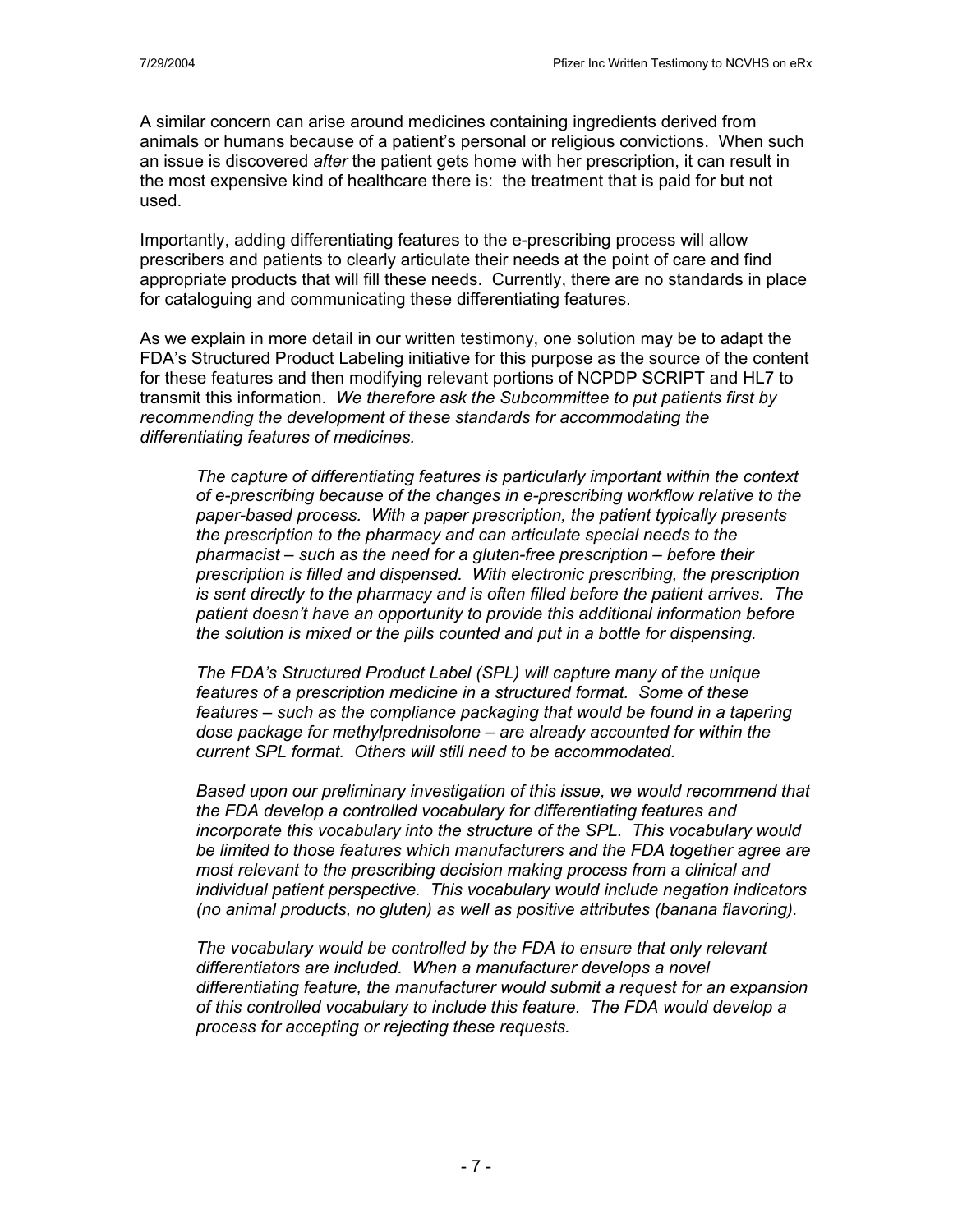*Once this controlled vocabulary is developed and incorporated into the SPL, accommodations for its transmission via NCPDP SCRIPT and HL7 would need to be developed. Currently, there are no mechanisms for sending this information in a structured fashion in either standard, though work has already begun to include this in HL7's Medication Model in version 3.0. For either standard, however, the information would be included in an unstructured portion of an e-prescribing message until such time as the standards are modified to accommodate this message.* 

*In its final form, adding differentiating features to the e-prescribing process will allow prescribers and patients to clearly articulate their needs at the point of care and find prescribable products that will fill these needs. For example, the eprescribing tool could be structured in a way to show the basic prescribable medicine (RxNorm-level data of ingredient, dose form and strength) on the screen with an icon* ⊕ *indicating that this medicine is packaged with various differentiating features that may be of interest. If the top-level product is sufficient, the prescriber can ignore these features and prescribe it at the RxNorm level.* 

*But if the patient needs a gluten-free product, the prescriber could click on the*  $\oplus$ *symbol and see if this feature is listed. If there is a product on the market that fulfills has this feature, the NDC number(s) associated with it would be linked to that differentiating feature code. The prescriber could then check a box or boxes*  for this and any other differentiating features required by the patient. Along with *the RxNorm code, the differentiating feature codes would be electronically delivered to the pharmacy.* 

*As more sophisticated e-prescribing tools are developed, many of these issues could be handled in the background without the physician's direct intervention.* 

*To accelerate the development of the necessary standards for managing differentiating features of medicines, we ask that the Subcommittee recommend the inclusion of a controlled vocabulary for differentiating features into the SPL standard and that the NCPDP Script and HL7 medication standards be modified to enable transmission of electronic prescriptions that include this information.* 

#### **Prior Authorization in Electronic Prescribing**

The crafters of the MMA legislation took care to insist that the electronic prescribing program pose no undue burden on prescribers. But the current transaction standards do little to address some of the areas where physicians feel the greatest administrative burden.

One such area is Prior Authorization. The very automation and efficiency principles driving the adoption of e-prescribing are not being applied with equal vigor to the Prior Authorization process.

As a result, the PA process becomes more a means to control clinician behavior rather than an opportunity to optimize patient care – as physicians must leave the electronic prescribing process and resort to a paper- or phone-based process specifically designed to be an inconvenience.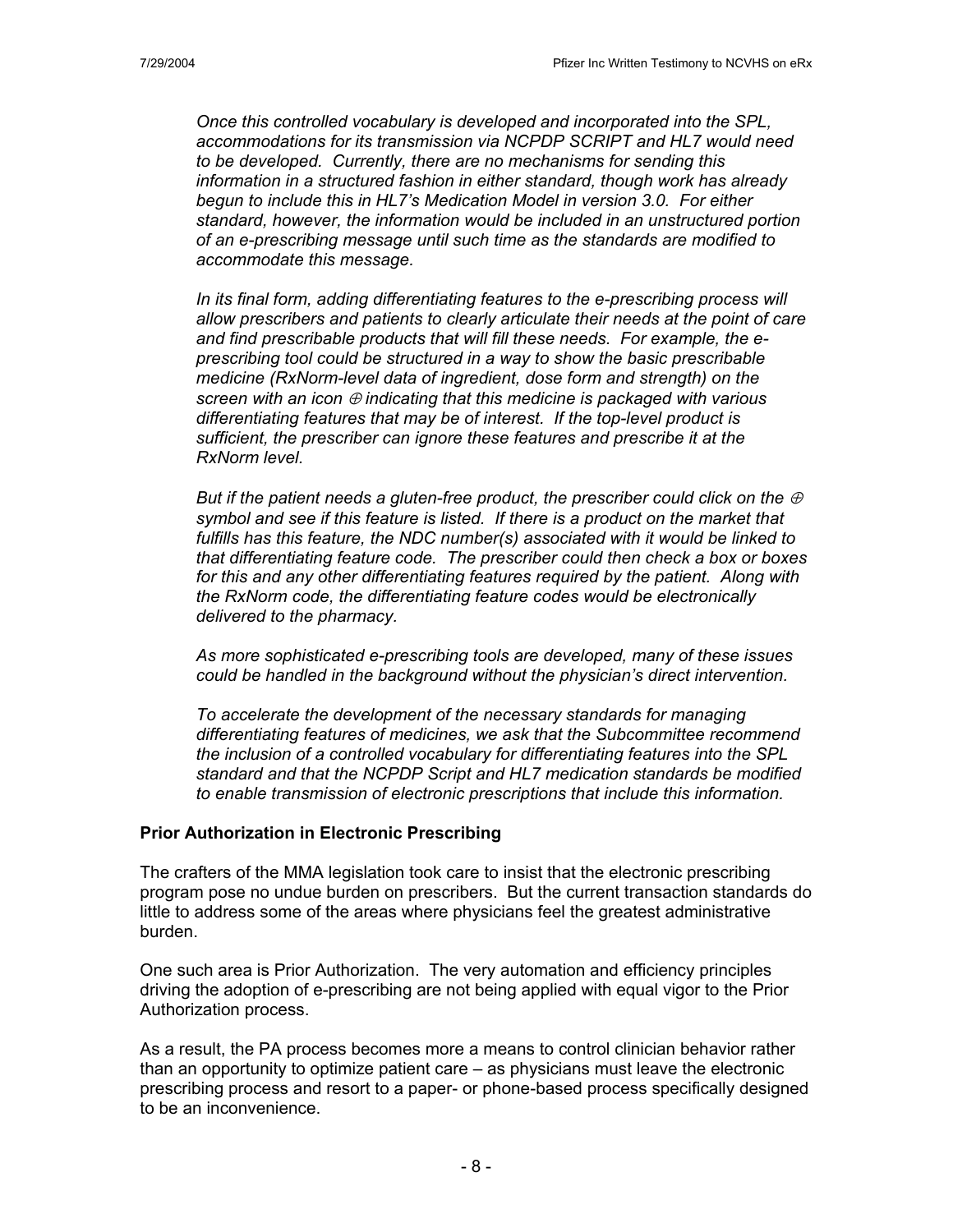Applying the core principles of "put the patient first" and "support but don't control clinical judgment" to this issue tells us that the best way to manage Prior Authorization is to make it a seamless part of the prescribing process.

As an example, H2 blockers can be prescribed to treat gastric reflux in children. While the tablet form of many of these drugs is available over the counter, the syrup solutions are not. As a result, pediatricians are forced to go through the onerous process of prior authorization (which usually involves repeated calls) simply to prescribe a formulation of a prescription that is not available over the counter for their particular patient population. How does this burden promote safety and efficiency?

The formulary should be structured and standardized in such a way that e-prescribing and EHR vendors can present information consistently and without bias; use intelligent tools to notify the clinician when the Prior Authorization requirements have been met; send the authorization request to the payer; and have the Prior Authorization code accompany the electronic prescription on its way to the pharmacy.

This is *precisely* the type of efficiency gain that the electronic prescribing program was intended to capture. Efficiency, not inconvenience, should drive the development of electronic prescribing. *We ask that the Subcommittee recommend the development of technical and policy standards in support of a structured formulary and automated Prior Authorization process.*

*The lack of standards for incorporating Prior Authorization into the electronic prescribing process and the lack of standards for the structure of the formulary itself are both reflective of the need for a greater breadth of stakeholder involvement in the standards development process. Prescribers and patients are poorly represented as they do not have direct involvement in the electronic transactions made within e-prescribing. In some cases, it is important to provide some external impetus to drive the creation of these standards as there is a disincentive among payers in particular to ease this burden for prescribers and patients.* 

*An analogy can be made to the situation recently experienced in the cellular phone industry. Until the cellular providers were required to do so, customers could not transfer their telephone numbers to another carrier, providing a barrier to competition. Likewise, there is little incentive for those requiring Prior Authorization to do anything that will make it easier to obtain prior authorization.* 

*Pfizer asks that the Subcommittee recommend that standards be made to structure the formulary benefit so that it can be represented in the e-prescribing tool consistently across formularies without bias or confusion. For Prior Authorization standardization, Pfizer believes that the NCPDP SCRIPT is the most suitable candidate for expansion to accommodate this process as it is already being used to accommodate a number of similar transactions. Calling upon NCPDP to create these standards will ensure their development in a timely fashion.*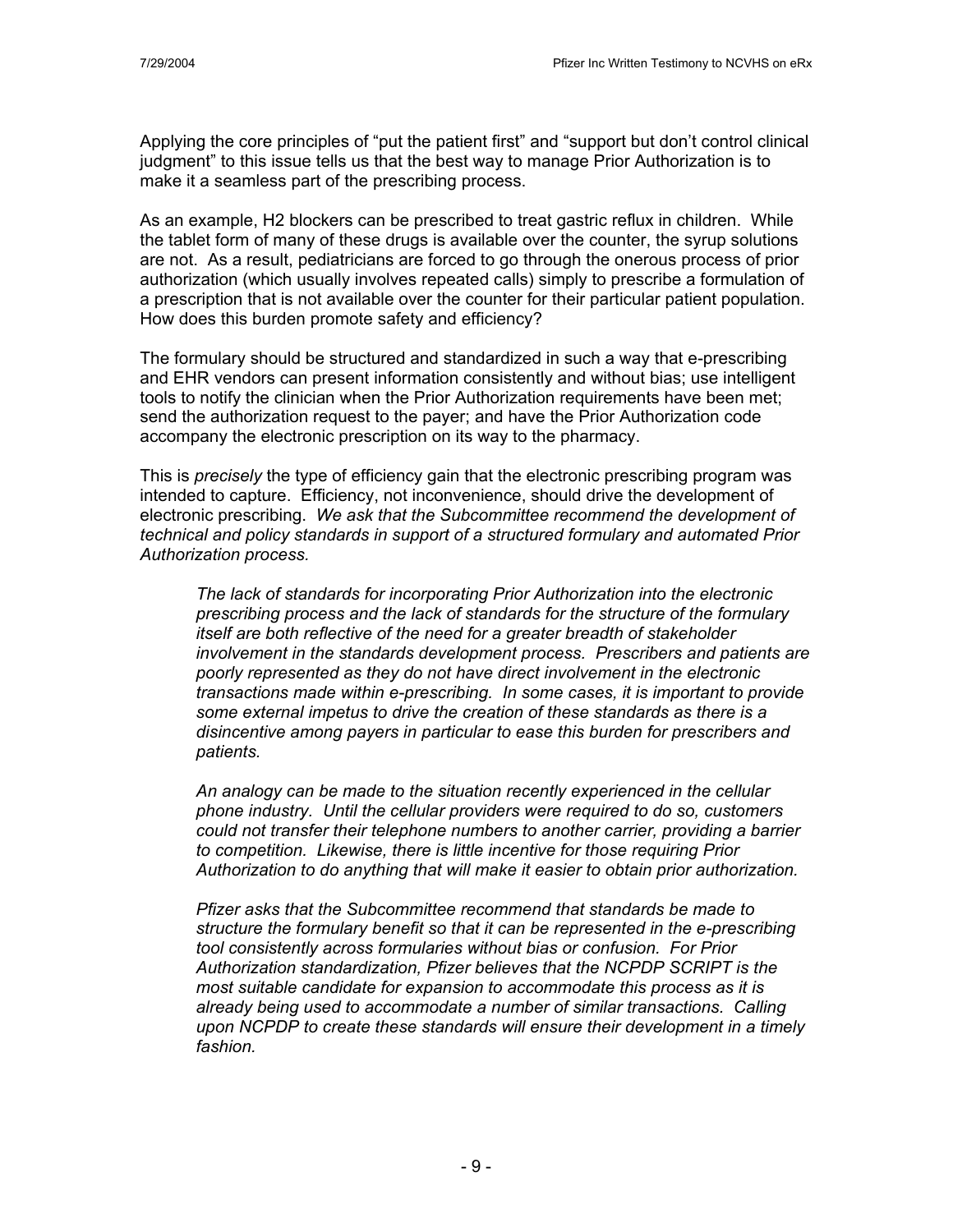### **Closing**

As I said at the onset of this testimony, we are pleased at the opportunity to present our views to the Subcommittee. We believe that the goals of electronic prescribing are well aligned with Pfizer's mission to advance human health through the research and development of medicines that allow people to add years to life and life to years.

But we also believe that in order for the full promise of electronic prescribing to be realized, it must be implemented in a manner that stays true to the three core principles I discussed this morning: Put the patient first; Provide decision support, not decision control; Ensure information integrity and balance.

We sincerely appreciate the hard work that has been invested in this effort, and we recognize the magnitude of its scope. Pfizer remains committed to the pursuit of health improvement through the application of innovative solutions in both medicine and technology and will work in partnership with you and all stakeholders toward this end.

Thank you.

# *Additional Issues for Consideration*

# *Therapeutic Classification in Electronic Prescribing*

*Electronic prescribing can put the patient first when it embodies a sound therapeutic classification schema – that is, when its manner of identifying diseases or disorders and the medicines related to their treatment, are based on good science and careful clinical reasoning. This is why Pfizer supports the creation of a standardized classification schema by the US Pharmacopeia (USP).* 

*If Prescription Drug Programs (PDPs) choose to restrict their formularies by reducing the number of classes they recognize, at a minimum, these variations should be mapped to the standard schema so that doctors can understand how the PDP's schema differs from the standard. We ask this Subcommittee to recommend that that the e-prescribing standards promulgated by HHS adhere to such a schema.* 

*The MMA requests USP to draft a standard classification schema, which "may" be adopted by the PDPs in formulating their own schemas for benefit design. In consultation with many different stakeholders within NCPDP, Pfizer is concerned that employing multiple schemas within the Medicare program will lead to significant confusion among patients and clinicians.* 

*While the structure of the benefit design is not specific to electronic prescribing and will impact paper-based prescribing as well as e-prescribing, some of the manifestations of variable schemas will be most notable within the e-prescribing environment. One could envision the prescriber seeing a clinically relevant medication covered with one patient and then finding that not only is the drug not covered in the next, but nothing in that therapeutic class is covered. Only after considerable effort would the prescriber come to understand that the PDP changed the classification itself.*